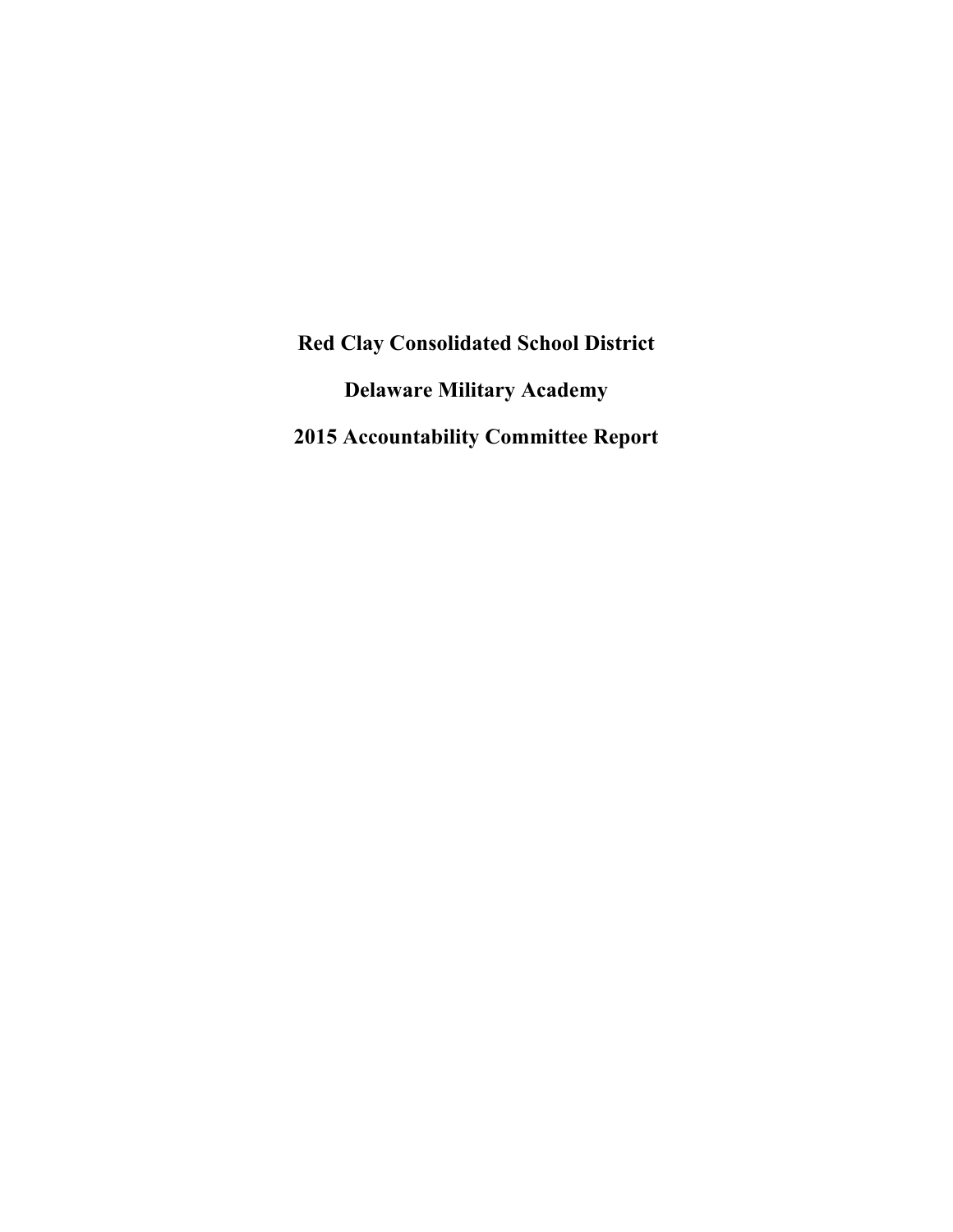# **Criterion 1.**

**The individuals and entities submitting the application are experienced and qualified to start and operate a charter school, and to implement the school's proposed educational program. Certified teachers, parents, and members of the community in which the school is to be located must be involved in the development of the proposed charter school. At the time at which the school commences its instructional program and at all times thereafter, the board of directors must include a teacher at the school and a parent of a student enrolled at the school as members.**

#### *Committee Summary:*

*The individuals and entities of DMA are qualified to operate a charter school and implement the educational program. The school's website lists the board of directors, a group which embodies all the necessary requirements of a Charter Board.*

**Delaware Military Academy has met the standards of Criterion 1.**

#### **Criterion 2.**

**The chosen form of organization, identified in the articles of incorporation and bylaws, or the membership agreement, conforms to the Delaware General Corporation Law.**

#### *Committee Summary:*

*The chosen form of organization, as identified in DMA's Certificate of Incorporation and bylaws, conforms to the Delaware General Corporation Law.*

#### **Delaware Military Academy has met the standards of Criterion 2.**

#### **Criterion 3.**

**The mission statement, goals, and educational objectives are consistent with the description of legislative intent set forth in 14 Del.C. §501 and the restrictions on charter school operations set forth in 14 Del.C. §506.**

#### *Committee Summary:*

*Delaware Military Academy (DMA) is a non*-*profit, 501*-*c*-*3, charter school located in Wilmington, Delaware. It is the first successful NJROTC Military Charter School supported by the Navy in the United States. DMA is a military themed high school that uses military values to teach ethics, personal and civic responsibility and leadership. This strong value system promotes and develops integrity, citizenship, service, fitness, patriotism, leadership, teamwork, and selfesteem. The program offers Delaware high school students, in grades 9 through 12, a tuitionfree, four*-*year, college preparatory curriculum. The Academy has consistently met or exceeded Annual Yearly Progress under NCLB. The United States Navy has consistently rated DMA's*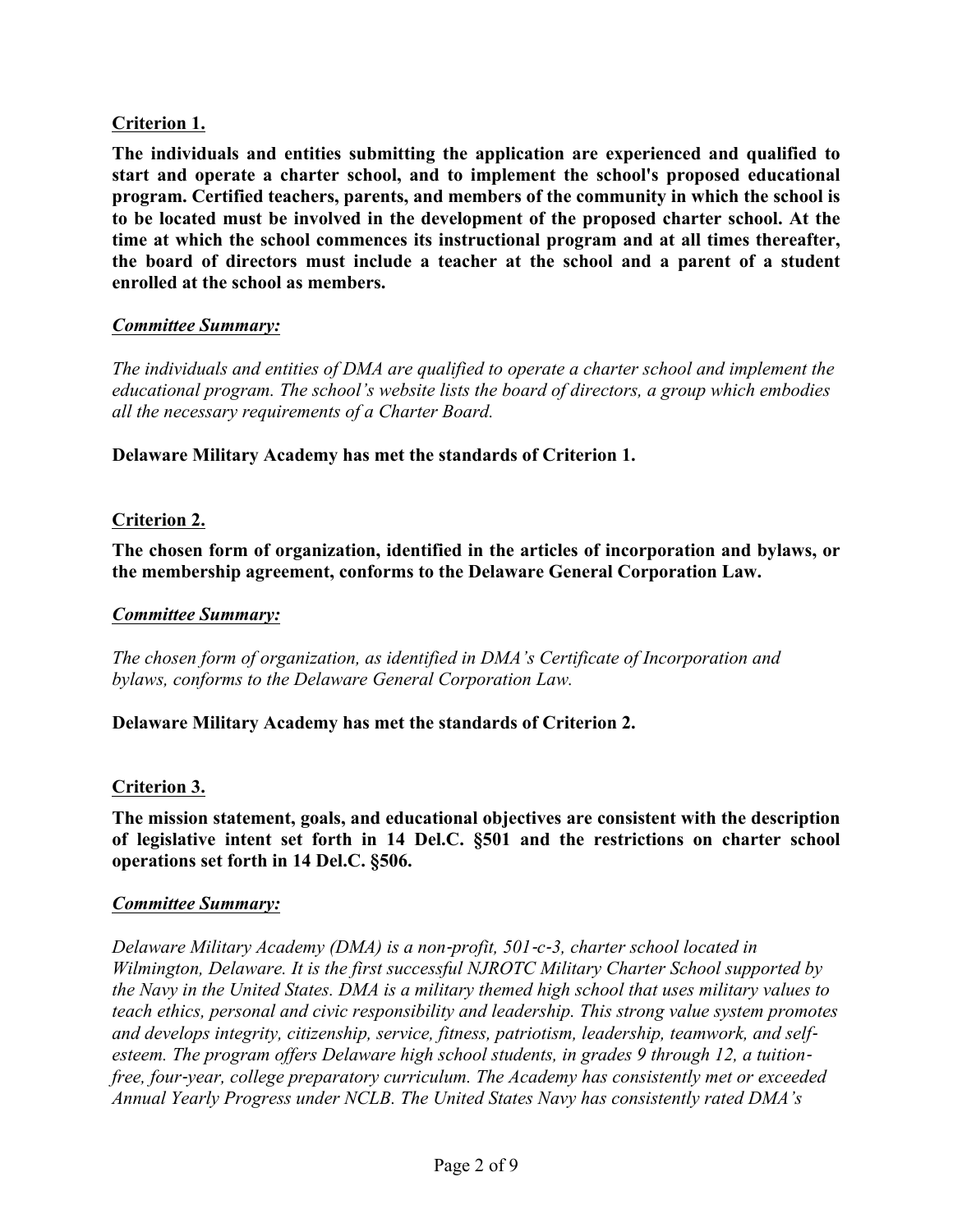*Corp of Cadets as a 'Distinguished Unit with Academic Honors' which entitles the Academy to nine nominations to service academies (3 each to the Naval Academy, West Point and the Coast Guard Academy) each year for qualified applicants.*

*The Academy introduced the Navy Junior Reserve Officers Training Corps (NJROTC) program into the Red Clay Consolidated School District. NJROTC programs have been part of America's high school curriculum since 1916, and have consistently received national acclaim for their innovative approach to public education. DMA strives to impact future generations by providing an exceptional educational program with an emphasis in science and mathematics. There are no requirements for cadets to commit to the armed services upon graduation. Currently, 86% of the graduates pursue a two or four year post*-*secondary program of study. Additionally, approximately 12% choose to serve in one of the branches of armed service. For these graduates, successful completion of a JROTC program affords them the opportunity to graduate from boot camp at a higher pay level and rank than their fellow graduates.* 

*The Delaware Military Academy contravenes the traditional concept of a high school or junior college level "military academy" as a rigorous, live*-*in, full immersion educational facility that serves both students motivated for future military service and those who need a military setting to correct behavioral deficiencies. To the contrary, this academy caters to the motivated student who has the potential to attend a national service academy and wants a challenging educational program. Cadets attend this military*-*themed high school and benefit from instruction from both civilian teachers, certified in their core content area, and from retired military personnel certified for Naval Science instruction.*

# **Delaware Military Academy has met the standards of Criterion 3.**

## **Criterion 4.**

**The school has set goals for student performance and will utilize satisfactory indicators to determine whether its students meet or exceed such goals and the academic standards set by the state. The indicators shall include the assessments required for all students in other public schools, although the charter school may adopt additional performance standards or assessment requirements, and shall include timelines for the achievement of student performance goals and the assessment of such performance.**

## *Committee Summary:*

*The committee reviewed the Academic Performance Framework, from the Delaware Department of Education for 2011 through 2014, the latest available. DMA met Adequate Yearly Progress and their overall rating met the standard all four years. Out of 17 areas, in 2014, DMA received a "D" (does not meet) in 2 areas, an "M" (meets standard) in 12 areas, and an "E" (exceeds standard) in 3 areas. The two areas DMA did not meet standard were 1) DCAS growth target in mathematics and 2) SAT college readiness (juniors). The committee noted that performance for meeting growth target in mathematics (55.8%) approached the target and was comparable to district results. DMA's percentage of students receiving a 1550 or better on the SAT (30.8%)*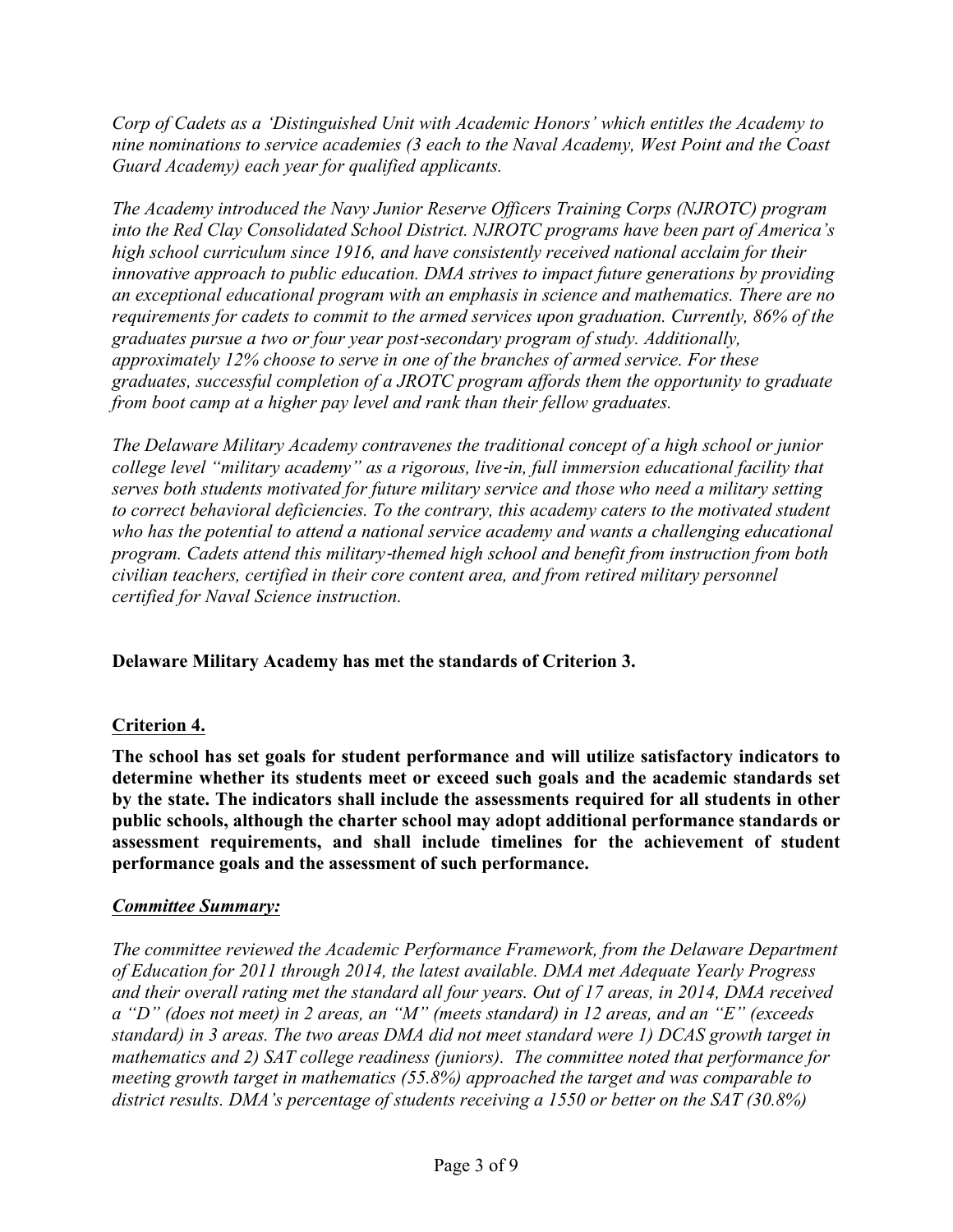*was much higher than the state's results (20%). Other reports examined showed 2015 SAT (juniors) college readiness at 28% compared to the state at 19%. The three areas DMA exceeded standard was 1) proficiency compared to district in mathematics 2) proficiency compared to district in ELA, and 3) graduation rate.* 

*The committee also reviewed grade 11 Smarter assessment results for 2015, grade 10 DCAS science results, grade 10 PSAT results, and AP exam results . Smarter proficiency in ELA was 54%, higher than the state. Smarter proficiency in mathematics was 28%, higher than the state. Proficiency in DCAS science declined from past years (45.83% in 2015 compared to 54.68% in 2011) but was slightly higher than the state (43.53%). Smarter proficiency among students in the gap group (African American, American Indian, Hispanic, English language learners, students with disabilities, or low income) showed a 30 percentage point gap in ELA (slightly higher than the state) and 26 percentage point gap in mathematics (comparable to the state). The percentage of 10th graders meeting the college-ready benchmark on the PSAT was higher in 2014 (43%) than 2015 (32%) but DMA remained higher than the state (28% in 2015). The percentage of AP exams passed juniors and seniors was 57% in 2015, 67% in 2014, 49% in 2013.* 

## **Delaware Military Academy has met the standards of Criterion 4.**

# **Criterion 5.**

**The school proposes a satisfactory plan for evaluating student performance and procedures for taking corrective action in the event that student performance at the charter school falls below such standards which are reasonably likely to succeed.**

## *Committee Summary:*

*The DMA evaluation plan utilizes the required state the Academic Performance Framework. A detailed analysis of the framework was done in criterion 4, as well as an analysis of results from the new state test (Smarter assessments), DCAS Science, PSAT, and AP exams.* 

*Additionally the committee reviewed student performance components of the Middle States Accreditation Report. DMA is to be commended for undergoing the Middle States accreditation process and setting reasonable, achievable targets for improvement by 2020 focusing on improvements in state test results (will need to be updated from DCAS to Smarter), average SAT superscores among seniors, and AP exam "pass" rate (score 3-5). Middle States noted these targets are supported by stakeholders, and the school has "sufficient energy to support implementation of the action plans and achievement of the objectives". In the action plan DMA identifies readiness metrics, tutoring and intervention, as well as targeted instructional strategies for all, to reach these targets. Middle States provided some feedback on how to address burden and timeline issues in the action plan.* 

## **Delaware Military Academy has met the standards of Criterion 5.**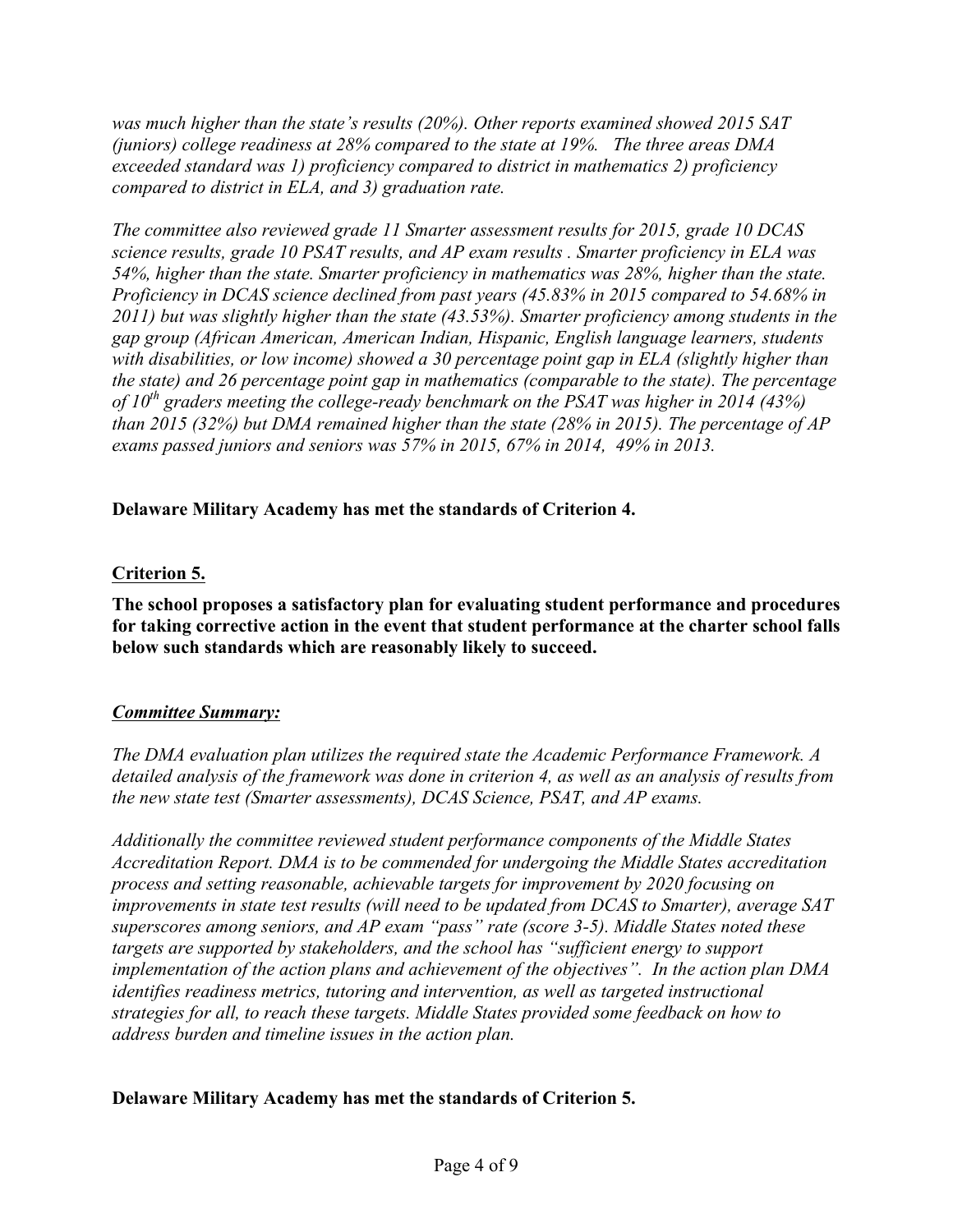# **Criterion 6.**

**The school's educational program, including curriculum and instructional strategies, has the potential to improve student performance; and must be aligned to meet the Delaware Content Standards and state program requirements, and in the case of a charter high school, state graduation requirements. High school programs must provide driver education. The educational program at all charter schools must include the provision by the school of extra instructional time for at-risk students, summer school, and other services required to be provided by school districts pursuant to the provisions of 14 Del.C. §153. A previously approved charter school may continue to operate in compliance with the terms of its current approval, but its charter shall not be renewed unless the school shall submit an application for renewal in full compliance with the requirements of this subsection.**

#### *Committee Summary:*

*DMA's educational program meets state guidelines and has been accredited by Middle States. Their programming and curriculum are consistent with Delaware high school programming. They have advanced coursework and college prep coursework. They have high standards for academic achievement and the renewal packet indicates they meet their student's needs. They are compliant with state requirements, have low drop-out rates, and adequate post secondary results. It is noted that minimal information indicates what or how they serve special education students, or their RTI process.*

**Delaware Military Academy has met the standards of Criterion 6.**

## **Criterion 7.**

**The school's educational program sets forth appropriate strategies to be employed to accommodate the needs of at-risk students and those needing special education services.**

#### *Committee Summary:*

*There are currently 22 students with IEPs and 47 students with 504 plans attending Delaware Military Academy. Services are offered in an inclusive setting, and IEP development is provided by a certified special educator utilizing IEP Plus. DMA's most recent DOE Annual Determination for Special Education was "Meets Requirements."*

*Minimal evidence was provided in the renewal application regarding the referral and evaluation process for special services including the problem solving team required by regulation (14 DE Admin. Code 923.11.9).*

## **Delaware Military Academy has met the standards of Criterion 7.**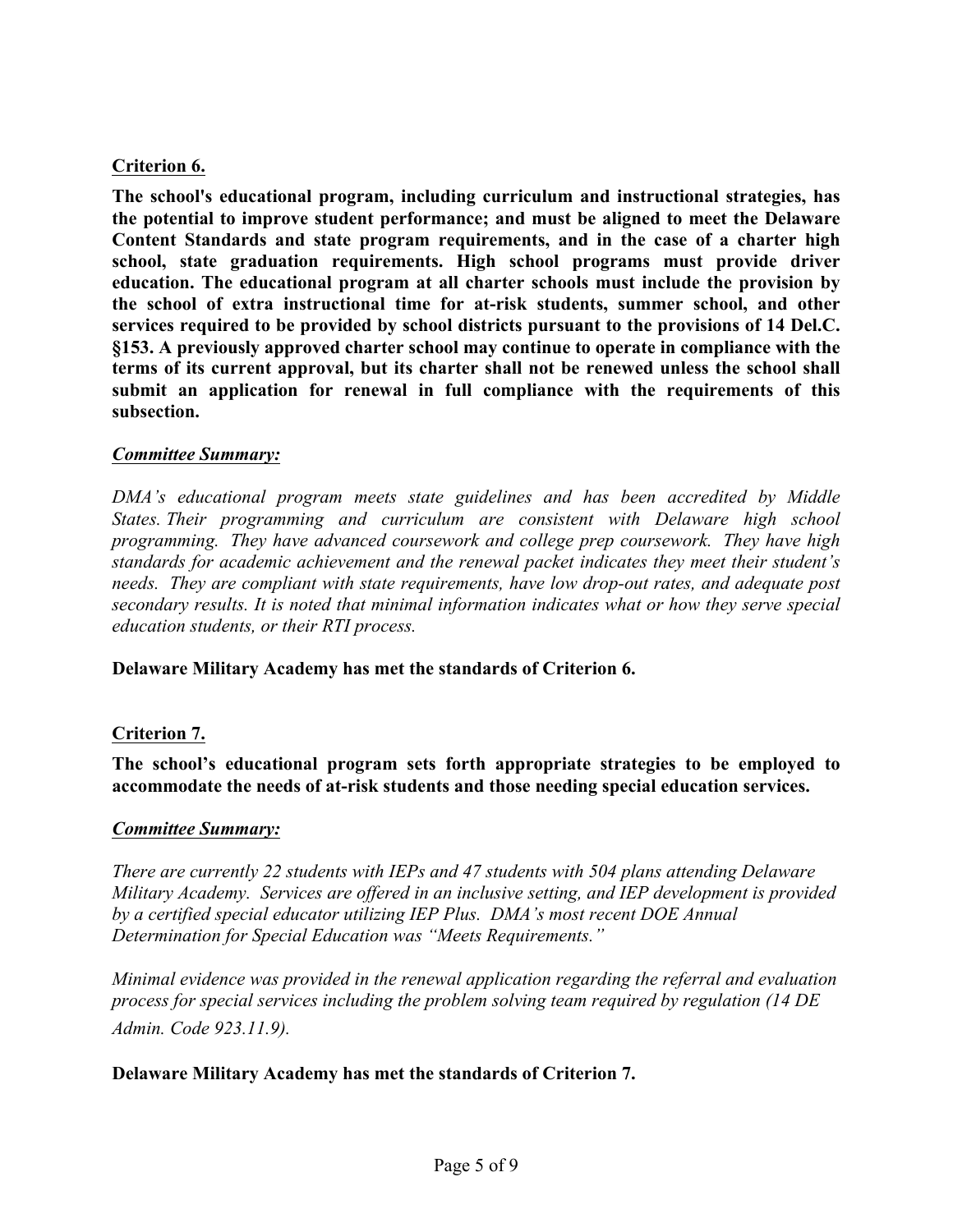# **Criterion 8.**

**The plan for the school is economically viable, based on a review of the school's proposed budget of projected revenues and expenditures for the first three years, the plan for starting the school, and the major contracts planned for equipment and services, leases, improvements, purchases of real property, and insurance.**

#### *Committee Summary:*

*Based on the current student population at local and state funding sources, Delaware Military Academy has sufficient revenues to meet current expenditures. Student enrollment remains stable with enrollments numbers reported to DOE was 569 and 564 for FY 2015 and FY 2016 respectively. Delaware Military had an ongoing debt service commitment issued in 2008 in variable rate demand bonds that was refinanced in December 2014 to secure a fixed rate. The principal balance was increased \$500,000 at the time of refinance to secure funds for development of newly acquired land and the terms extended through September 2049. The principal and interest payment are approximately \$776,000 annually, or approximately 13% of annual operating revenues. The ongoing debt service commitment will require careful fiscal management of state and local resources to meet obligations without deficit spending. The FY 2016 budget is anticipated to leave an estimated \$230,000 cash balance to begin FY 2017. The carryover balance has remained constant over the last three years although it is significantly less than FY 2011 when their ending cash balance was approximately \$1,000,000 to start FY 2012. This is due to the purchase of land for future development.*

**Delaware Military Academy has met the standards of Criterion 8.**

## **Criterion 9.**

**The school's financial and administrative operations meet or exceed the same standards, procedures and requirements as a school district. If a charter school proposes to operate outside the state's pension and/or benefits system, a specific memorandum of understanding shall be developed and executed by the charter school, the approving authority, the Director of the Office of Management and Budget, the Controller General and the secretary of Finance to assure that the state's fiduciary duties and interests in the proper use of the appropriated funds and as a benefits and pension trustee are fulfilled and protected, the state's financial reporting requirements are satisfied, and the interests of charter school employees are protected. All charter schools shall operate within the Delaware Financial Management System (DFMS) and be subject to all of the same policies and procedures which govern other agencies operating with such system, except that any charter school previously approved to operate outside of the DFMS may continue to so operate subject to the terms of its memorandum of understanding until such time as the school's charter is renewed pursuant to this chapter.**

#### *Committee Summary:*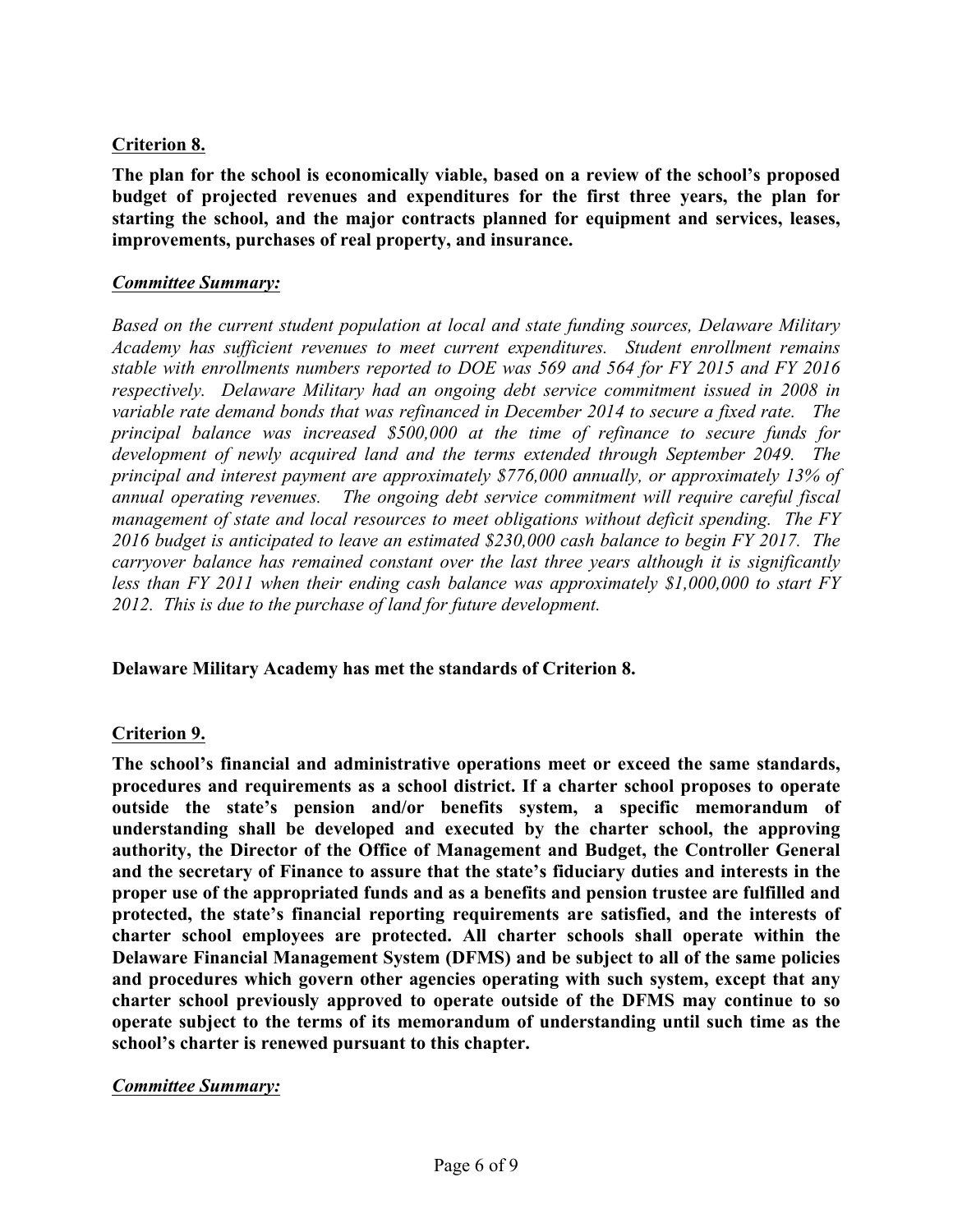*The committee reviewed the last two years (FY 13 and FY 14) of Delaware Military Academy's annual audited financial statements as well as current financial documentation provided by the school (FY 15 audited statements were not yet available). The auditors have concluded "no material reportable conditions" in their review and preparation of the Basic Financial Statement. The audit findings in the FY 13 audit were addressed and noted as complete in the FY 14 audit and FY 14 had zero findings. The committee has verified that the school is operating within the state's First State Financials system and determined that the financial and administration operations meet the same standards, procedures and requirements as a school district. Delaware Military Academy employees participate in the state pension and benefits system.*

*The DMA Chief Financial Officer was replaced at the start of FY 2014 and he worked with members of the Red Clay Consolidated School District administration to set up policies and internal controls to safeguard against mismanagement of funds and excessive personal credit card use by staff. These internal controls are documented, revised as necessary due to changes in practice issued at the state level, and continue to be enforced. The CFO provides extensive monthly financial reporting to the DMA board.*

## **Delaware Military Academy has met the standards of Criterion 9.**

## **Criterion 10.**

**The assessment of the school's potential legal liability and the types and limits of insurance coverage the school plans to obtain are adequate.**

## *Committee Summary:*

*The committee reviewed the insurance policy of Delaware Military Academy and determined it*  has adequate types and limits of coverage. Employment-related practices are provided under *the coverage.*

#### **Delaware Military Academy has met the standards of Criterion 10.**

## **Criterion 11.**

## **The procedures the school plans to follow to discipline students and ensure its students' adherence to school attendance requirements comply with state and federal law.**

#### *Committee Summary:*

*The committee reviewed the materials submitted by the Delaware Military Academy regarding attendance and discipline. Guidelines are consistent with the Red Clay Student Code of Conduct. It is noted that DMA has worked hard to establish a system where the school takes ownership of their student discipline issues. This is an improvement over past administrations.*

## **Delaware Military Academy has met the standards of Criterion 11.**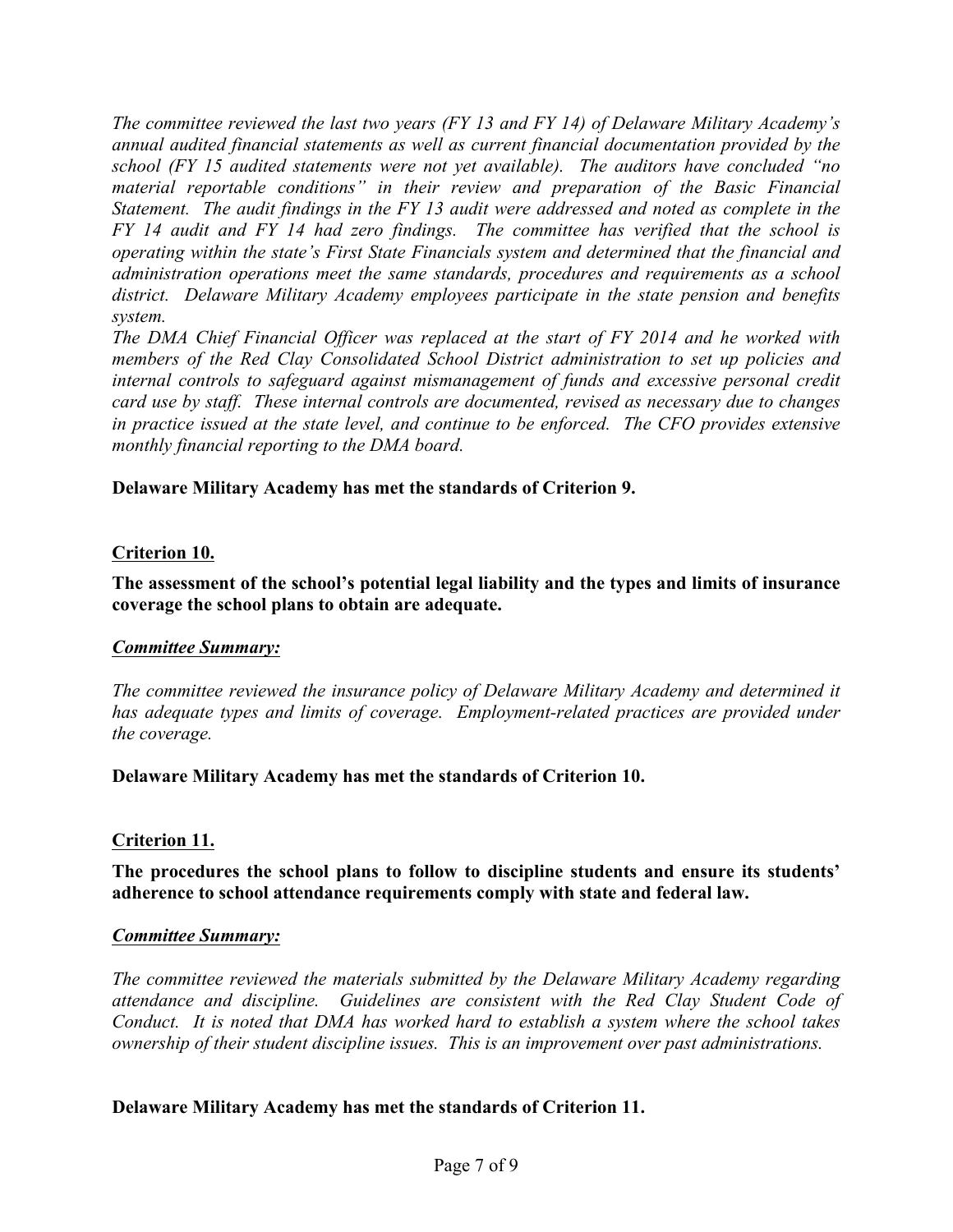## **Criterion 12.**

**The procedures the school plans to follow to assure the health and safety of the students, employees, and guests of the school while they are on school property are adequate and that the charter school will comply with the applicable provisions of local, state, and federal law, including the provisions of 11 Del.C. Ch. 85.**

#### *Committee Summary:*

*The Delaware Military Academy has updated their emergency plan and recorded their drills in the Emergency Response Information Portal as required by the Omnibus School Safety Act. Additionally, the school has complied with Mandatory Reporting of Bullying, with three documented and substantiated cases.*

**Delaware Military Academy has met the standards of Criterion 12.**

## **Criterion 13.**

**The school shall have a satisfactory plan for timely transferring student data and records to the Department of Education.**

#### *Committee Summary:*

**Delaware Military Academy has met the standards of Criterion 13.**

#### **Criterion 14.**

**The school's board of directors shall annually certify to the Delaware Department of Education, on a form to be provided by the Delaware Department of Education, that prior to the payment of any fees or other sums to any management company employed by the board, the board will insure that sufficient revenues of the school are devoted to adequately support the school's proposed educational program. Such form of certification may require documentation of all actual or proposed expenditures by the school. Failure to provide sufficient funds to adequately support the school's proposed education program shall be grounds for revocation of the school's charter.**

**This criterion is not applicable since no management company is involved.**

#### **Criterion 15**

**The school shall have a satisfactory plan to ensure the effectiveness of its board of trustees, including governance trainings conducted for any new board members and at a minimum of once every 3 years.**